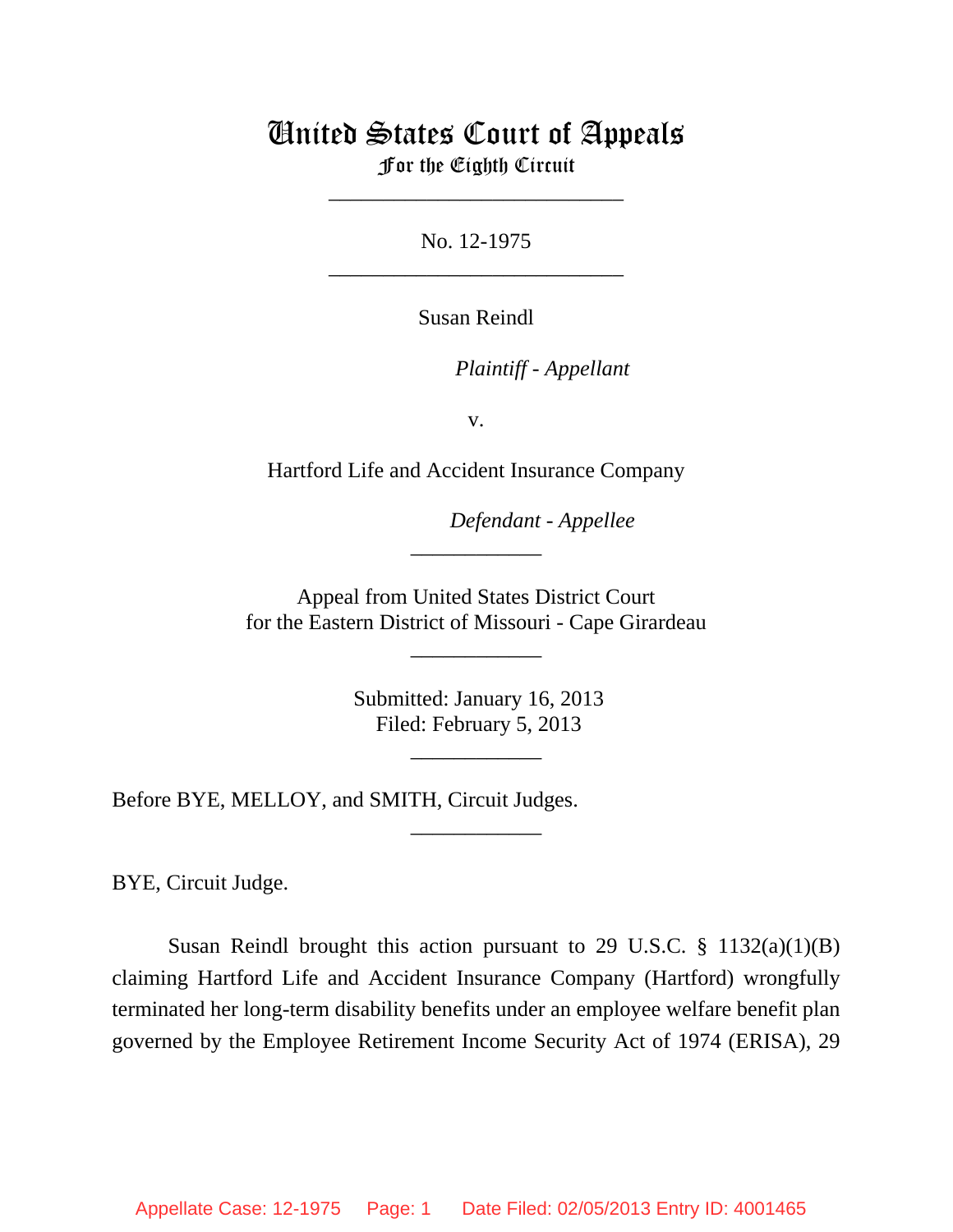U.S.C. §§ 1001-1461. The district court<sup>1</sup> granted summary judgment in favor of Hartford after concluding Reindl failed to exhaust her administrative remedies because she did not file a timely administrative appeal. We affirm.

I

Reindl participated in an employee welfare benefit plan administered by Hartford during her employment with RKM Enterprises, LLC. Reindl stopped working in April 2005 due to physical impairments. She successfully applied for long-term disability benefits under Hartford's plan and began receiving benefits. Hartford later reassessed Reindl's physical condition, however, and decided she was not totally disabled and could perform sedentary work. As a result, Hartford terminated Reindl's disability benefits on November 25, 2008. The letter Hartford sent to Reindl informed her she had  $180$  days to file an administrative appeal, $2$  and further informed her an appeal was to be addressed to Hartford's Claim Appeal Unit in Hartford, Connecticut.

Reindl sought the services of a lawyer to challenge the termination of her benefits. On December 12, 2008, Reindl's lawyer sent a letter to Hartford's Benefits Management Services in Bloomington, Minnesota, which stated the following:

I have been retained to assist the above-named individual in her Long Term Disability (LTD) benefits.

<sup>&</sup>lt;sup>1</sup>The Honorable Stephen N. Limbaugh, United States District Judge for the Eastern District of Missouri.

<sup>&</sup>lt;sup>2</sup>Hartford's plan purported to limit the time to appeal a termination of benefits to a 60-day period, but federal regulations provide claimants of group health plans with "at least 180 days following receipt of a notification of an adverse benefit determination within which to appeal the determination." 29 C.F.R. § 2560.503-  $1(h)(3)(i)$ .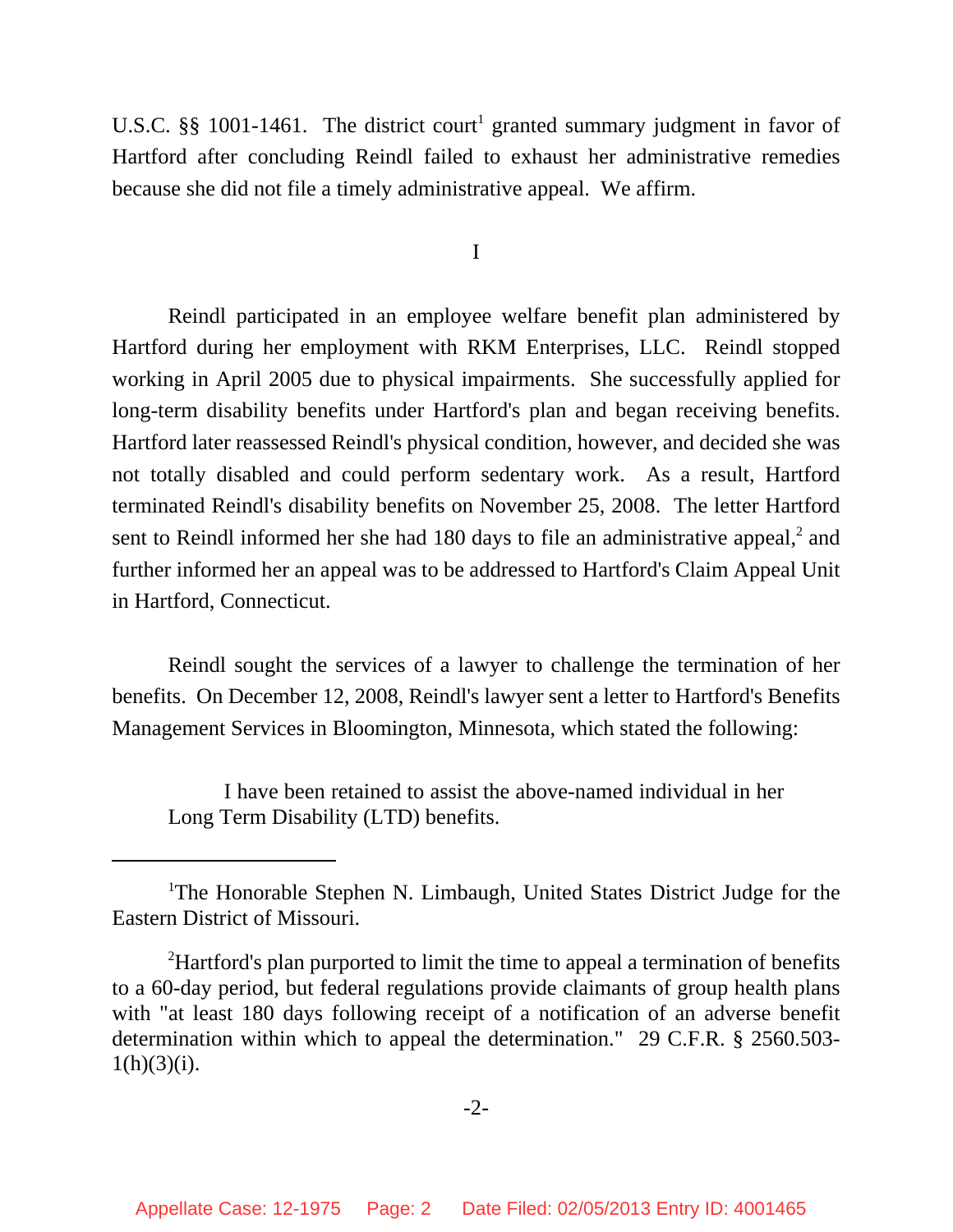This letter is to request a copy of any and all medical records you may have in your file on my client. Also, copies of any other documents you might have regarding my client's medical condition would be helpful.

I have enclosed a HIPPA signed by my client to enable you to release copies of these records to me.

We will be reviewing the records and obtaining additional medical information for my client's appeal of the decision to terminate her Long Term Disability (LTD) benefits.

Thank you for your help in this matter.

App. at 66.

Hartford forwarded Reindl's medical records to the lawyer in February 2009. On July 8, 2009, more than 180 days after Reindl's benefits had been terminated, the lawyer sent a letter to Hartford's Claim Appeal Unit in Hartford, Connecticut. The letter stated it was enclosing "the additional written comments, documents and information relating to the appeal of my client, Susan Reindl's, denial of her Long Term Disability benefits beyond November 24, 2008." Id. at 57. The letter also expressed Reindl's disagreement with Hartford's termination decision, and concluded by stating, "I would appreciate your reversal of the decision to terminate [Reindl's] long term disability as soon as possible." Id. at 58.

Hartford construed the letter sent to Hartford's Claim Appeal Unit as Reindl's administrative appeal. On August 6, 2009, Hartford sent a letter to the lawyer stating the appeal had not been received within the "180 days from the date you received your claim denial." Id. at 59. Hartford further stated Reindl's administrative record had been closed and finalized on the date the time period to appeal had expired (May 28, 2009), and as a result Reindl "has no rights under this Policy to appeal the previous decision." Id.

-3-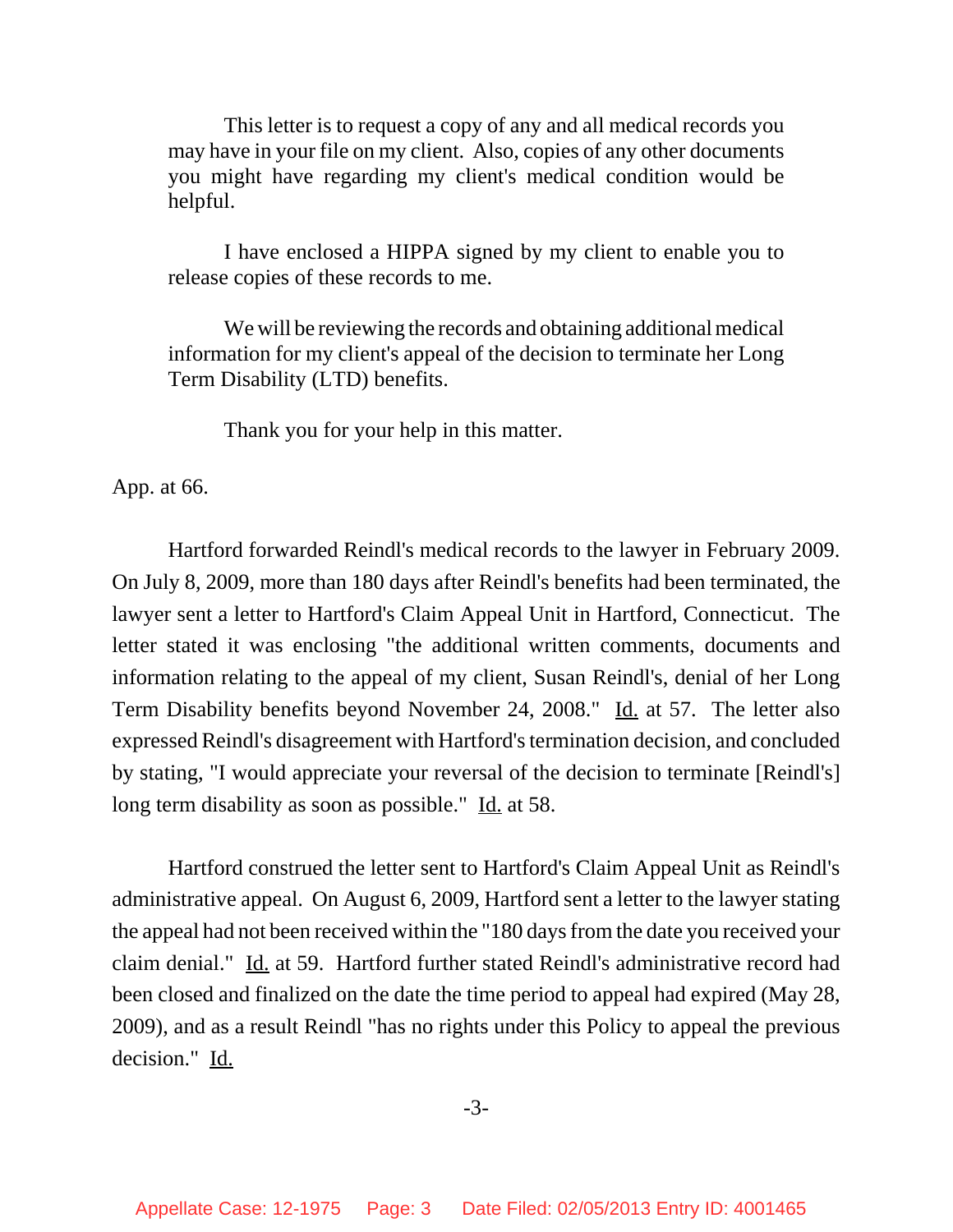Reindl subsequently filed this action in federal district court challenging Hartford's termination of her long-term disability benefits. Hartford filed a motion to dismiss based on Reindl's failure to file a timely administrative appeal. In response, Reindl contended she had timely perfected her administrative appeal via the letter sent to Hartford's Benefit Management Services in Bloomington, Minnesota, in December 2008, rather than the letter sent to Hartford's Claim Appeal Unit in July 2009. Hartford countered as to the December 2008 letter not having constituted an appeal but being merely a request for documentary information Reindl's lawyer sought to review before determining whether to file a future appeal. The district court converted Hartford's motion to dismiss into a motion for summary judgment after noting both parties had submitted documents outside the pleadings and determining "both parties have had a reasonable opportunity to present all the material that is pertinent to the motion[.]" Reindl v. Hartford Life & Accident Ins. Co., 861 F. Supp. 2d 997, 998 (E.D. Mo. 2012). The district court then granted the motion for summary judgment, concluding Reindl had not filed a timely administrative appeal because it was reasonable for Hartford to conclude the December 2008 letter was only a request for records and not the administrative appeal itself. Id. at 1002-03. Reindl filed a timely appeal of the district court's decision to this court.

## II

"We review de novo the district court's summary judgment ruling and whether the district court applied the appropriate standard of review to the administrator's decision." Wakkinen v. UNUM Life Ins. Co. of Am., 531 F.3d 575, 580 (8th Cir. 2008) (internal citations omitted). $3$ 

<sup>&</sup>lt;sup>3</sup>We reject Reindl's claim the district court committed reversible error when it converted the motion to dismiss into a motion for summary judgment without giving the parties notice. A district court's failure to give formal notice that it is converting a motion to dismiss into a motion for summary judgment is harmless when the nonmoving party has an adequate opportunity to respond and there is no showing that any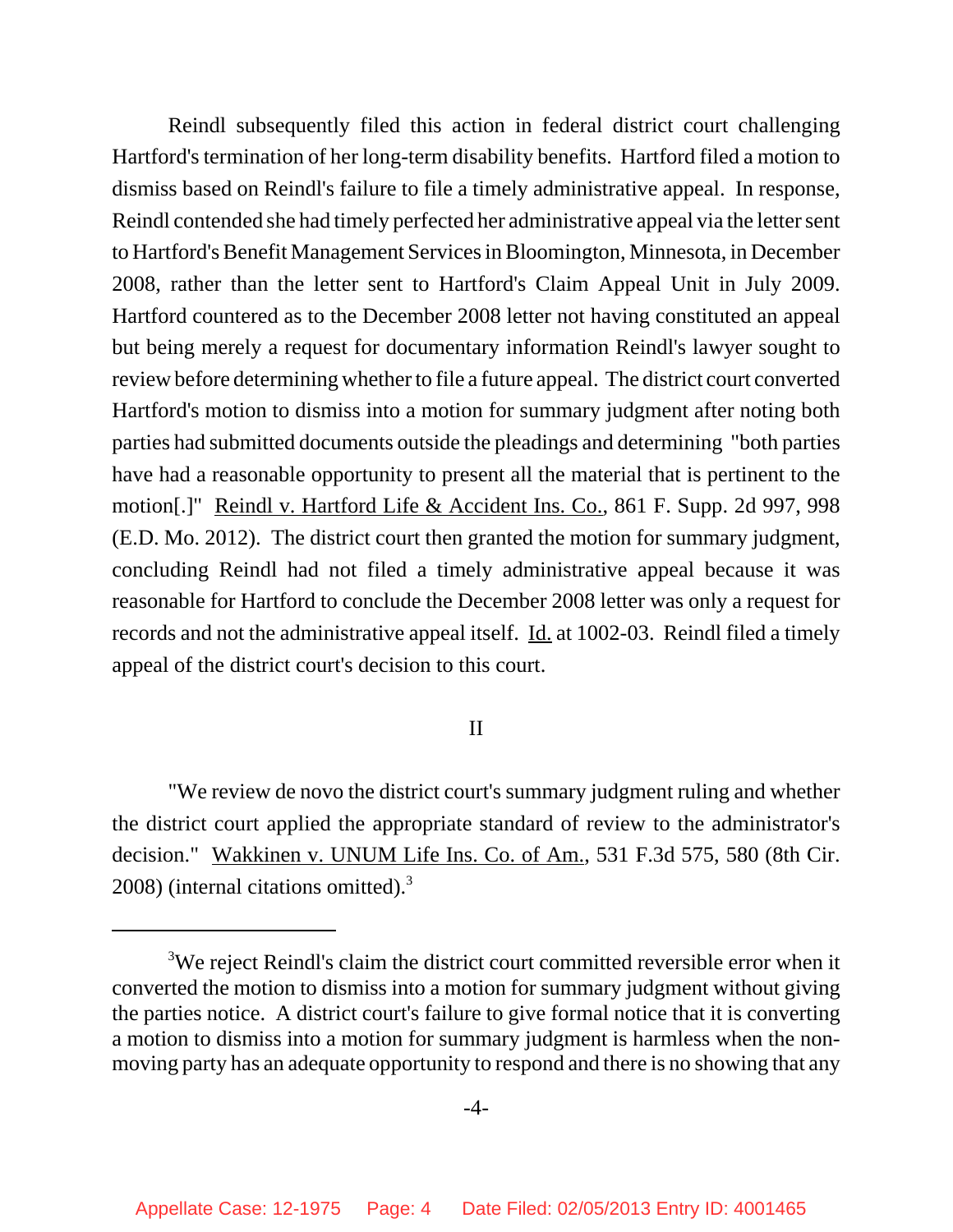As the district court noted, a timely administrative appeal is a prerequisite to filing an action in federal court challenging the denial of benefits under a plan governed by ERISA. Angevine v. Anheuser-Busch Cos. Pension Plan, 646 F.3d 1034, 1037 (8th Cir. 2011).<sup>4</sup> Hartford ultimately denied benefits by concluding Reindl failed to file a timely administrative appeal. Because the plan granted Hartford discretion to determine eligibility for benefits, its decision that Reindl failed to file a timely administrative appeal is reviewed for an abuse of discretion. Tillery v. Hoffman Enclosures, Inc., 280 F.3d 1192, 1197 (8th Cir. 2002); see also Edwards v. Briggs & Stratton Ret. Plan, 639 F.3d 355, 361, 363-64 (7th Cir. 2011) (applying the deferential abuse-of-discretion standard of review to the issue whether a plan participant's letters could be construed as a timely administrative appeal in a case where the plan gave the administrator the discretion to determine eligibility for benefits). Stated another way, the issue is whether Hartford's determination that the December 2008 letter did not constitute an appeal is reasonable, even if "a different, reasonable interpretation could have been made." Ratliff v. Jefferson Pilot Fin. Ins. Co., 489 F.3d 343, 348 (8th Cir. 2007) (internal quotation marks omitted).

We conclude Hartford's determination regarding the December 2008 letter was reasonable. Hartford's termination letter instructed Reindl to file an appeal with Hartford's Claim Appeal Unit in Hartford, Connecticut. The December 2008 letter was sent instead to Hartford's Benefit Management Services in Bloomington, Minnesota. In addition, Hartford's termination letter stated any appeal of the termination "should clearly outline your position and any issues or comments you have in connection with your claim and our decision to deny your request for benefits

material facts were disputed or missing from the record, as was the case here. See Ashanti v. City of Golden Valley, 666 F.3d 1148, 1151 (8th Cir. 2012).

<sup>&</sup>lt;sup>4</sup>There are two exceptions to this exhaustion requirement:  $(1)$  when there is no administrative remedy; or (2) when pursuing the administrative remedy would be futile. Angevine, 646 F.3d at 1037. Neither of the exceptions apply here.